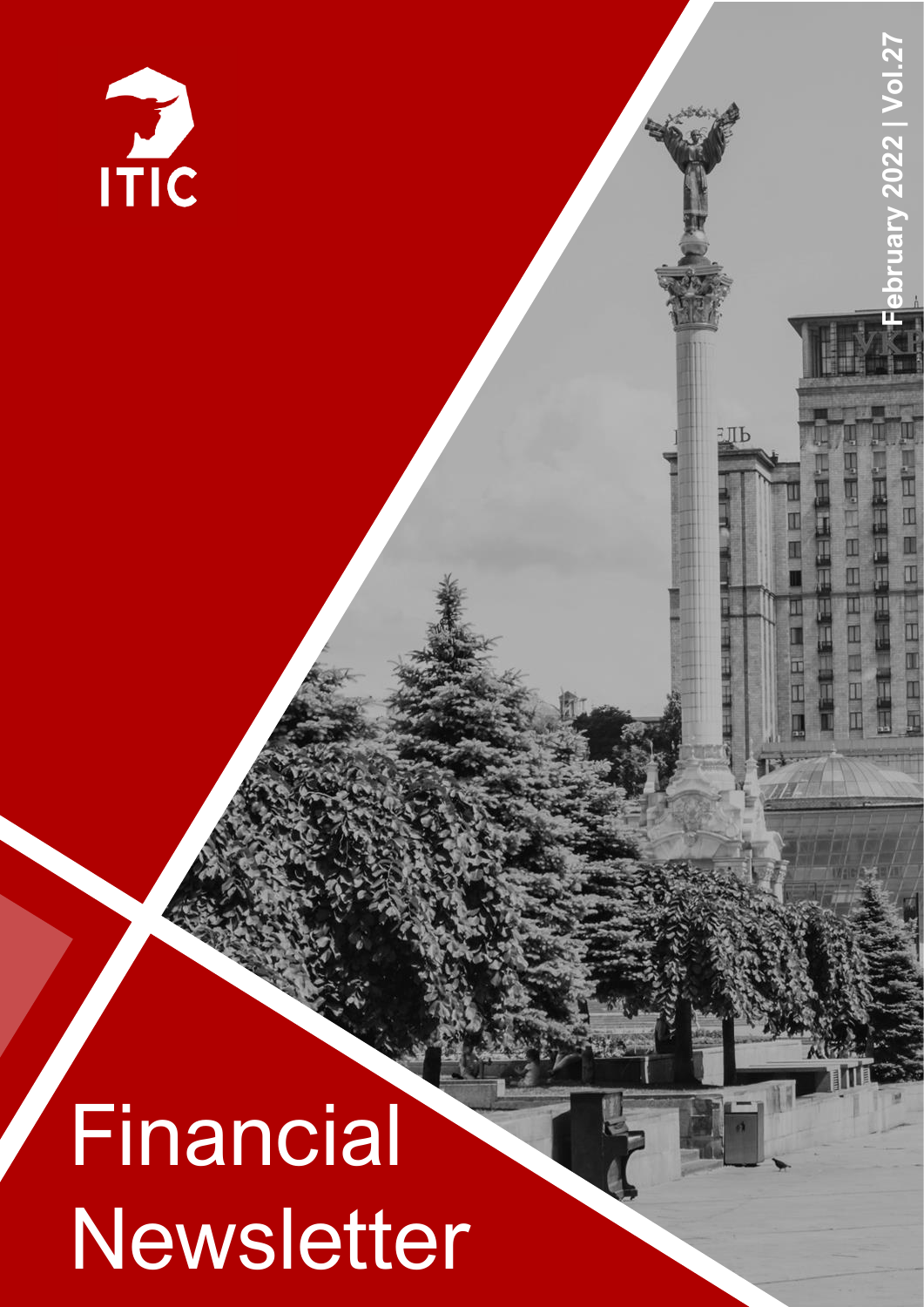# **The Financial Newsletter Team**

*February Edition*



*Fernando Rangel Project Manager*



*Bernardo Soares Analyst*



*Daniel Lin Ye Analyst*



*Maria Morgado Analyst*



*Rodrigo Gouveia Analyst*



*Tomás Estiveira Analyst*

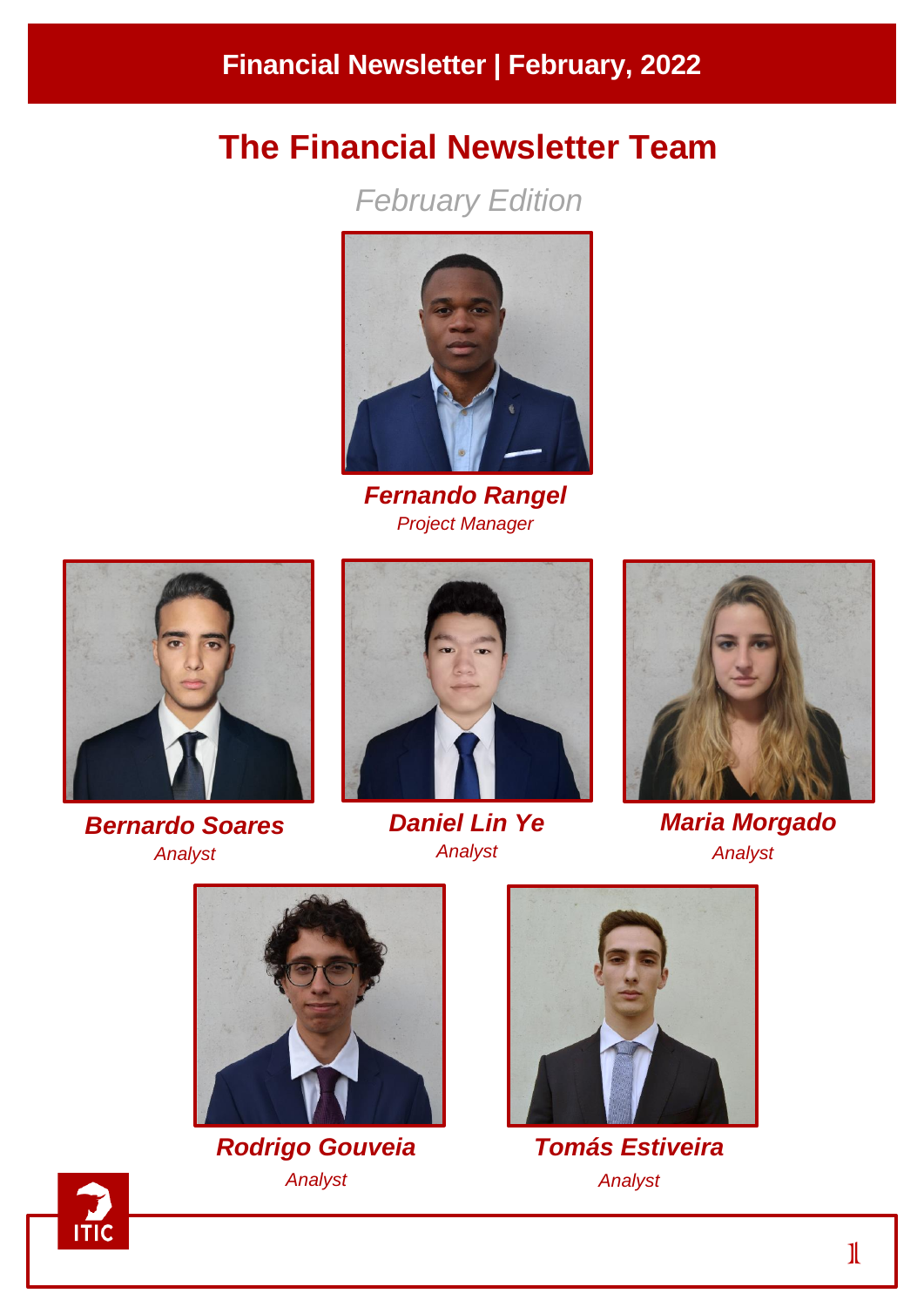# **Financial Newsletter | February, 2022**

| <b>Foreword</b>                                    |    |
|----------------------------------------------------|----|
| <b>Macroeconomic Overview</b>                      |    |
| <b>Economic Outlook</b>                            | 6  |
| <b>Investment Banking</b>                          | 8  |
| M&A Deal of the Month: FTX & Liquid                | 8  |
| IPO: Meihua International Medical Technologies Co. | 9  |
| <b>Hot Topic</b>                                   | 10 |
| <b>Russia and Ukraine Growing Tension</b>          | 10 |

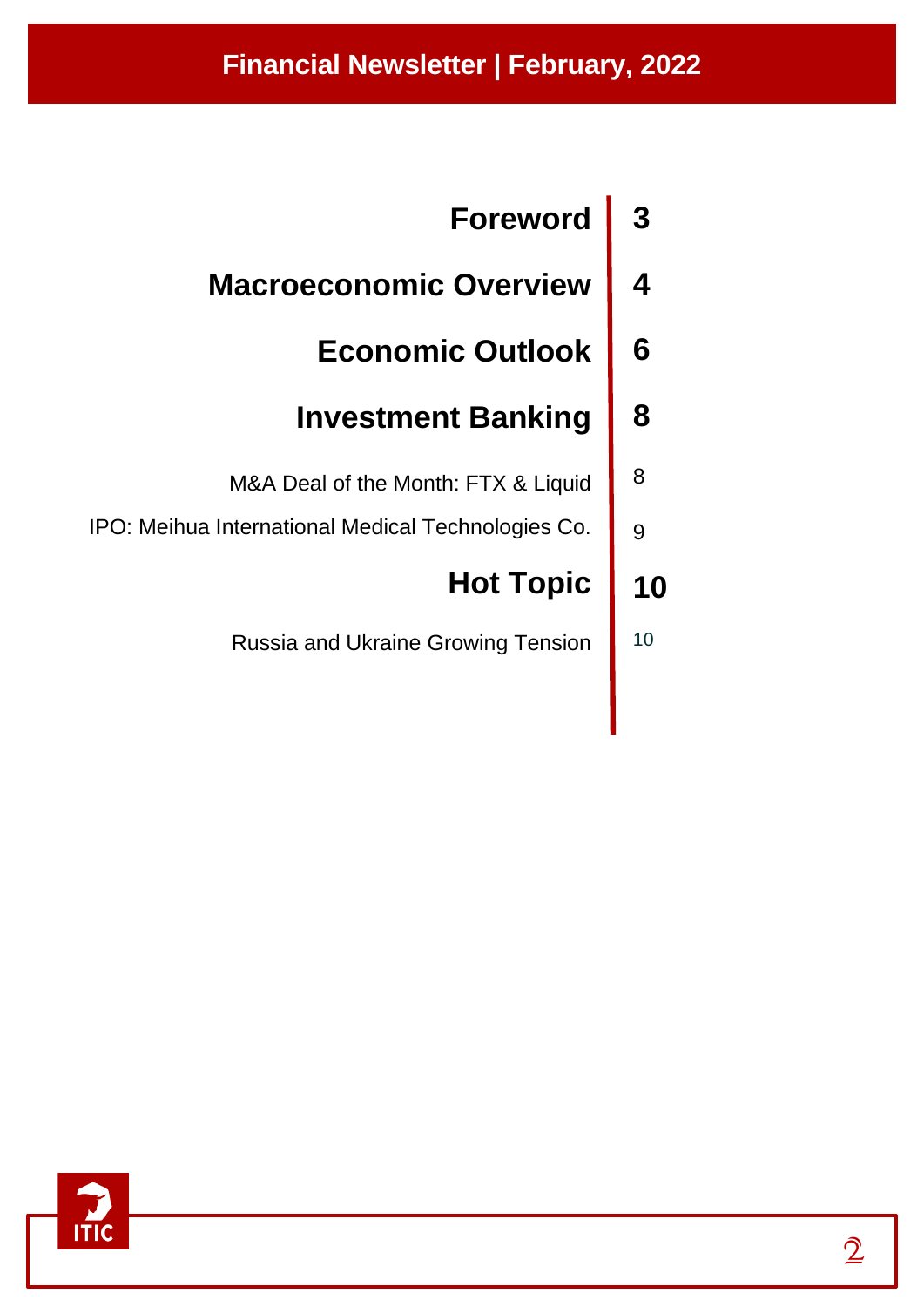## **Foreword**

In the first Newsletter of this already eventful year, we start with the Macroeconomic Overview where we analyze and see the effects of inflation and the monetary policies implemented to fight against it worldwide.

We then move onto the Economic Calendar, where we see that the global economy's position is weaker than it was expected due to the fast spread of the Omicron variant which forced countries to bring up their mobility restrictions once again, disrupting the overall economic recovery.

Thirdly, in the M&A section, we looked at the FTX and Liquid merger which earned approximately \$400 million at a \$32 billion valuation is analyzed. Both these crypto exchange companies were competitors in the cryptocurrency space.

In addition, we can see the IPO of Meihua International Medical Technologies Co., a company that specializes in the medical field and has the mission of "becoming a world-leading manufacturer of medical consumables with high quality."

Finally, for the Hot Topic, we dive deep into the current state of the rising tensions between Russia and Ukraine and the effect it may have on the markets and commodities.

Have nice readings and bold investments,

*The Financial Newsletter Team*

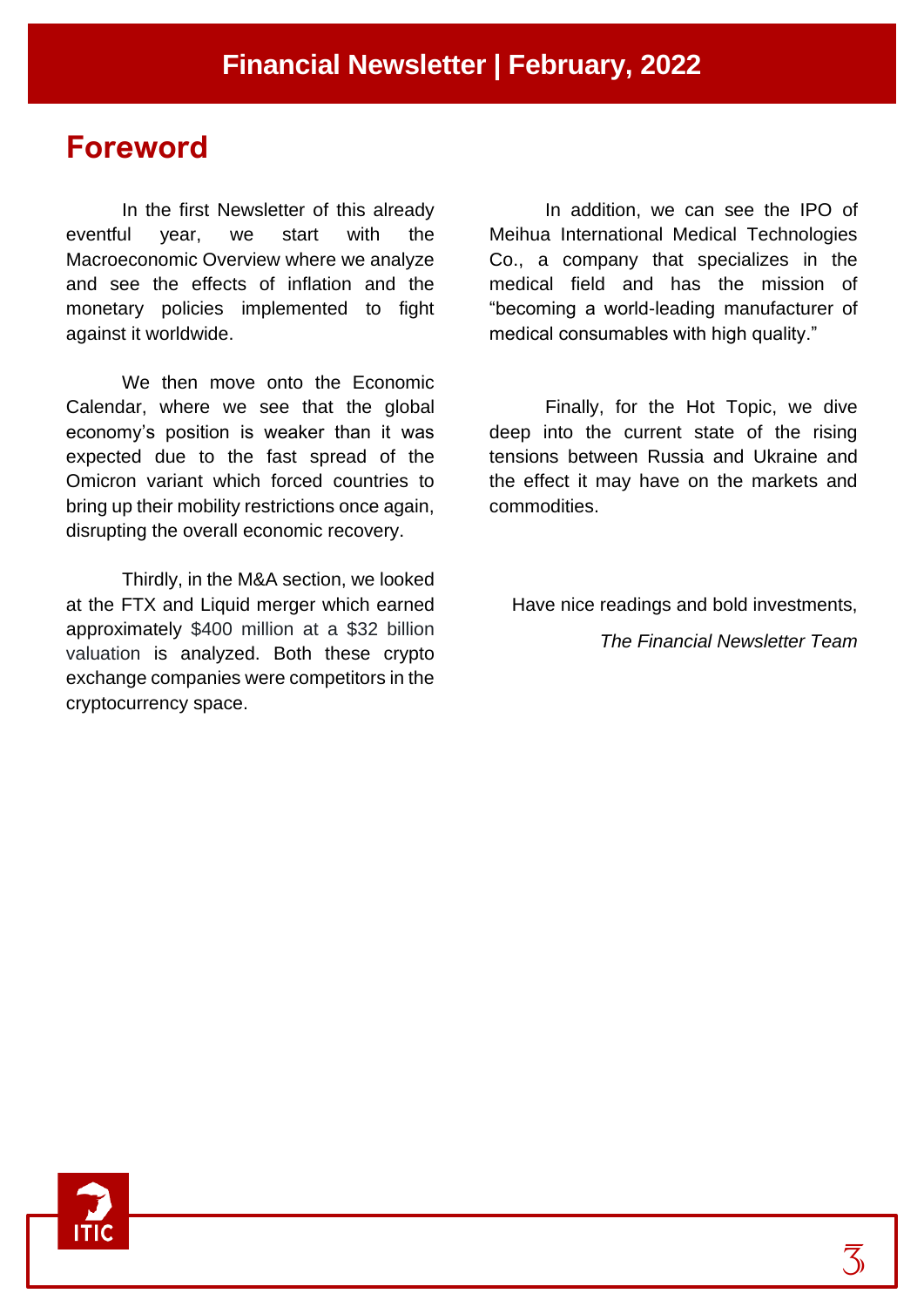# **Macroeconomic Overview**

The world economy is in the middle of the 1st Quarter of 2022, and it hasn't been a positive one for investors. The main concern is inflation and monetary policy used to fight against it, as central banks prepare to increase interest and standing rates (several times through the year). Frankfurt and Federal Reserve are smoothing monetary policy and making it gradual, meaning interest rates won't increase steeply, however, investors should be concerned. The pandemic is cooling off, as immunity to new variants continues to increase, however tension between the big players in world trade is increasing. Russia and the Occident are on the verge of armed conflict over the threats and military movement Russia has made on the borders of Ukraine, and the EU hopes to cease the trade rivalry that is starting to take place with China. The described situation, with many others, is driving the price of commodities and creating uncertainty in the forecasts for economic performance for the near future. Around the world, governments must

actively target inflation without reversing the effect of the demand engaging policies.

#### **Europe and Portugal**

Europe's postpandemic recovery plan is undergoing; however, markets are still very volatile, inflation is increasing rapidly, and geopolitical tension is expected to continue for the rest of 2022, as Europe is dependent on Russian energy deposits. Regarding Portugal, GDP is expected to have grown 1.6% in Q42021 compared to the previous, and 5.8% for the same quarter from last year (Q4 2020). This represented one of the higher growth rates in the Euro; The EU is projected growth at 0.4% and 4.8% for the same time periods, according to the preliminary flash estimates. The deficit for 2021 may lay around 3% of the GDP, with the government plan of reducing it for 2022 and 2023. The latest data regarding debt are for Q3 2021, which noted that Portugal decreased its debt by 4.9 percental points to 130.5% of the GDP. The average behavior in the

Union was less than 1 percental point. For Portugal, unemployment is at 6.6%, and the ECB projects it to be 6.5% for the EU.

#### **United States of America**

For the USA, it is projected that the real GDP grew 6.9% on Q4 2021 when compared to the previous quarter, confirming a tendency from Q3 2021, where the registered growth was 2.3 percental points. Q32021 debt was 122.52% of the GDP, 3 percental points drop from the second quarter of the same year. According to the Labor Statistics, unemployment was 4% for January 2022, an increase of 0.1% compared to December 2021. However, if we compare it to the same month of 2021, there's been a decrease of 2%, as the country is experiencing the biggest number of resignations in a long time, an event already designated "the great resignation".

#### **United Kingdom**

The United Kingdom has been very busy since the

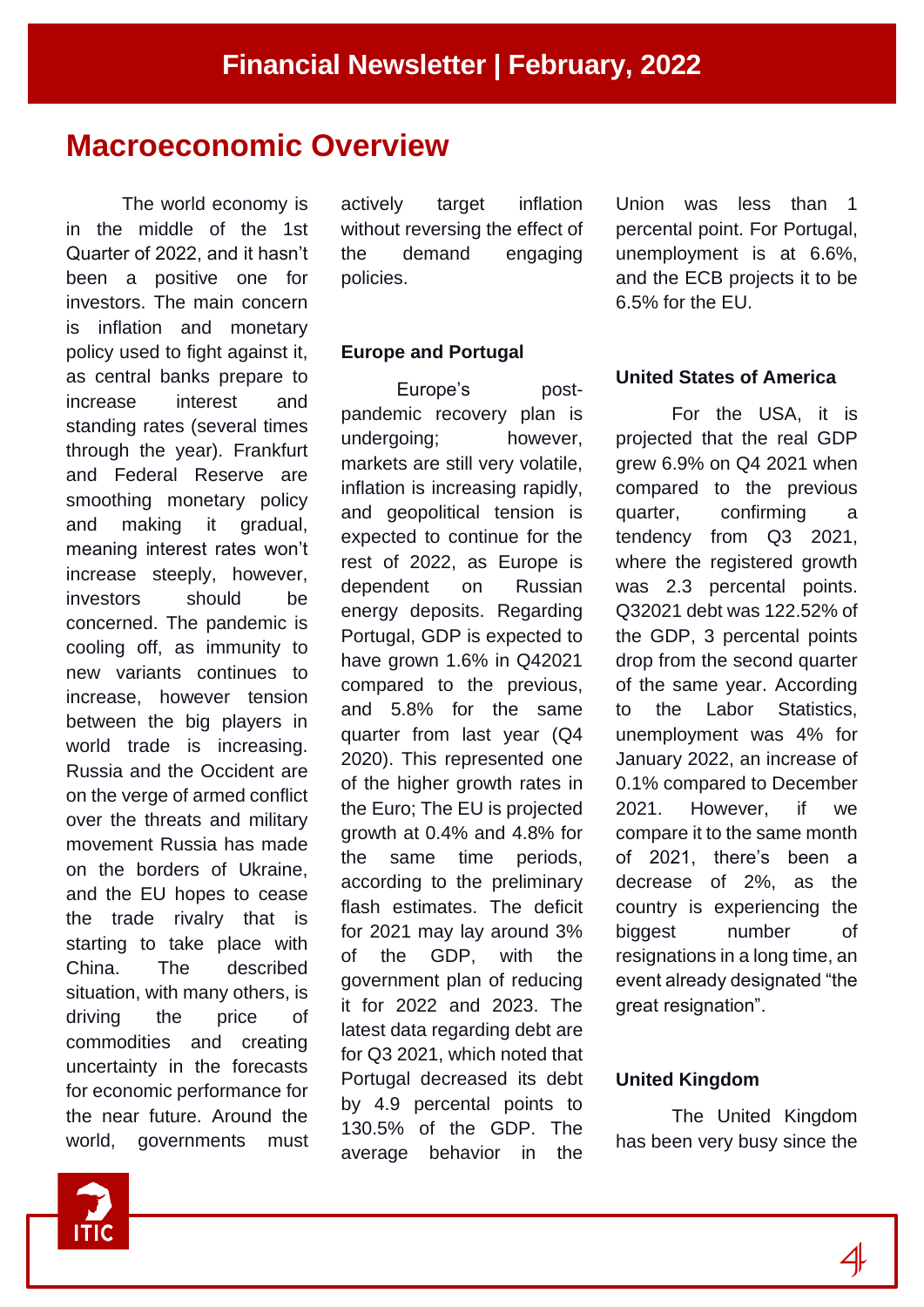beginning of the year with political instability: Boris Johnson's weekly parties' scandal has divided the political system, as Britons ask for the prime minister's resignation. Also, as a historic Russian money holder, the country watches closely the situation in Ukraine and considers stopping the golden visa for Russians. By 2021, the economy in the UK grew 7.3% from the previous year, with the last quarter being the slowest, within touching distance from the pre-COVID number. Despite, inflation (which the Bank of England will fight increasing monetary tightening), is expected to slow the activity, as reports file the forecasts for 2022 at the 3.8-4% range. Debt in the UK is now 103.7% of GDP for 2021, surpassing the 100% mark. Unemployment in the UK is projected to be at 4.5% by 2022.

#### **Asia**

Even though China is currently hosting the winter Olympic games, there's real worry from the occident towards the labor market and human exploitation of workers in the country. Additionally, the country's latest athlete scams and the solidarity for Russia against NATO, are worrisome for investors.

Both China and India registered growth in 2021, 8.1% and 9.4% respectively, with China forecasting a slowdown to 5.1% in 2022, as India will likely keep the momentum gained this year after the COVID infection peak in May (projections of 8.1%). The rest of Asia gained momentum in economic activity, with inflation. Both countries have serious debt concerns. While India needs to consolidate the fiscal health of the economy, whose debt-toequity ratio spiked to 87.4% after the pandemic, China's private sector had a debt crisis, but the country is expected to reduce the number for the foreseeable future. India's unemployment for January 2022 was 6.6%, the lowest since March 2021.

#### **Emerging economy**

IMF's recent forecasts for Latin America decreased the growth for 2022, mainly due to inflation and tightening monetary policies, as well as political instability. These economies depend a lot on the exportation of commodities, whose prices have been increasing since the end of 2020, and whose market is very volatile. Also, the decline in the growth of the main trading economies for Mexico and Brazil will affect the economies. The total growth projection lies at 2.4% for Latin America and the Caribbean. With Brazil entering a post-pandemic recession, due to the inflation, and Mexico decreasing, Argentina takes the spotlight for the continent, having a projected growth of 3% for 2022. The IMF also denotes that most of these developing economies, both in Latin America and Africa are in major debt distress, with a lot of difficulties in not defaulting, and not much space to increase the fiscal policies or other sources of revenue.

*Sources: Reuters; Bloomberg; IMF; OECD; Wall Street Journal; Jornal de Negócios; BEA; BLS; ONS, European Central Bank, Bank of England*

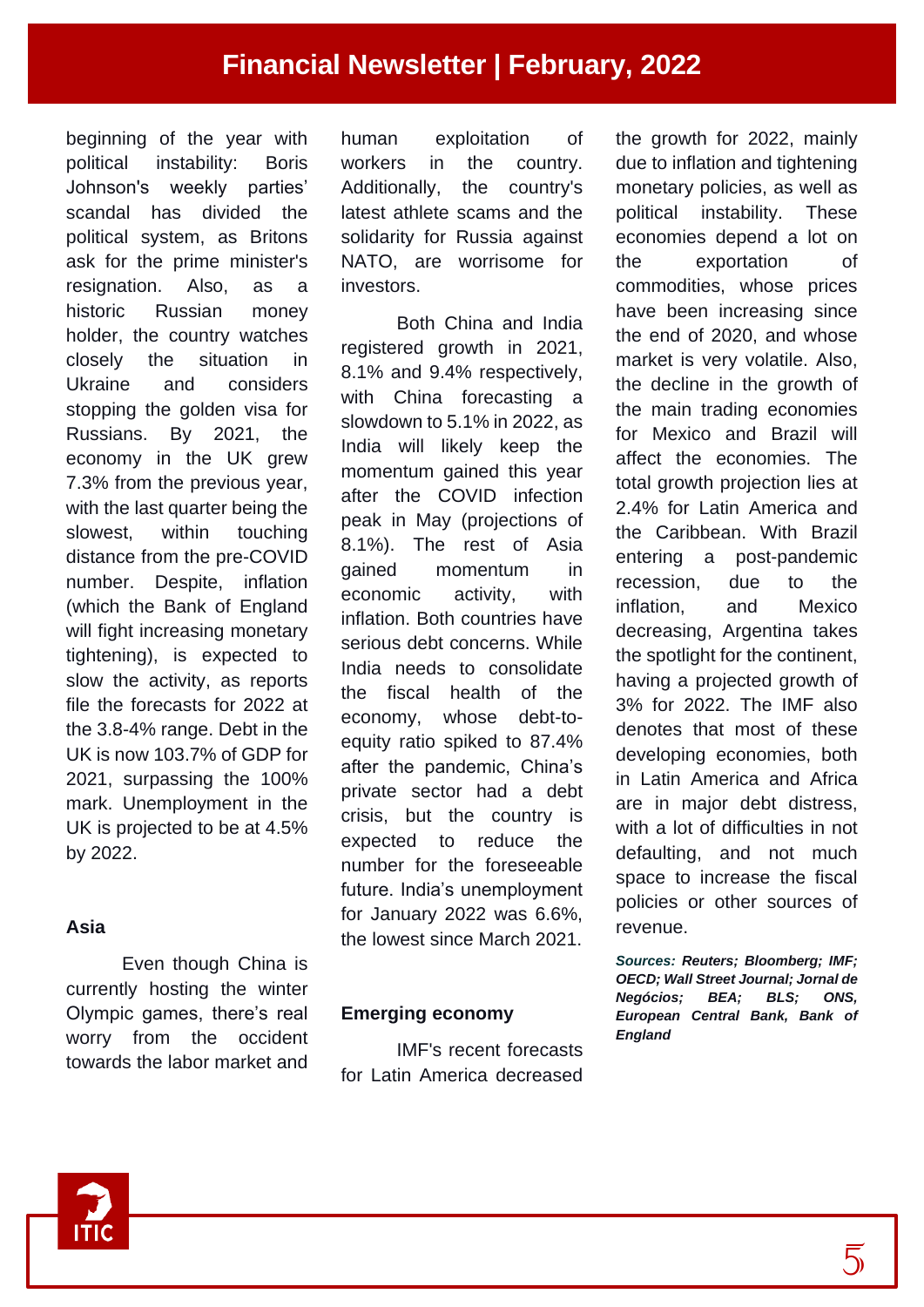# **Economic Calendar**

#### *Economic Outlook*

Entering 2022's first quarter, the global economy's position is weaker than it was expected. Since December, the fast spread of the Omicron variant forced countries to bring up their mobility restrictions once again, disrupting the overall economic recovery.

According to the IMF, global growth is expected to moderate from 5.9% in 2021 to 4.4% in 2022. The latter percentage is 0.5% lower than expected in October 2021, due to forecast markdowns in the two largest economies, US and China.

The US is expected to grow 4.0% in 2022, 1.2% lower than previously forecasted. Reason being the removal of President Biden's signature Build Back Better fiscal policy package from its baseline projection; the early withdrawal of monetary stimulus from the Federal Reserve; rising energy prices and continued supply disruptions, which contributed to the current inflation rise.

In China, disruptions caused by the zerotolerance COVID-19 policy and "protracted financial stress among property developers", caused the forecasted growth rate to drop by 0.8%, standing at 4.8% for 2022.

With this being said, the emergence of these recurrent COVID variants can and will prolong the pandemic and induce economic disruptions again, so the IMF forecasts can be very volatile.

### *Inflation*

In line with what was reported by INE, Portugal's annual inflation rate rose from 2.7% in December 2021 to 3.3% in January 2022, consistent with preliminary estimates. It was the highest number since February 2012, as prices advanced at a fast pace for food & nonalcoholic beverages and housing & utilities. On the other hand, the price for transport and miscellaneous goods & services rose at a softer pace. In the meantime, Portugal's CPI also went up to 2.4 percent, from 1.8 percent in December 2021.

In the Euro area, according to Eurostat, the inflation rate is expected to be 5.1% in January 2022, 0.1% higher than the previous month. The main components of the Euro area's inflation include energy, food, alcohol & tobacco, services, and nonenergy industrial goods. In terms of weight, services are the main component, accounting for around 41.7% of household final monetary consumption expenditure in the Euro area. Following services, we have non-energy industrial goods with around 26.5 %.

Food, alcohol & tobacco account for 20.9% while energy accounts for 10.9%. These two combined compresses less than one-third of euro area expenditure, however, they can have significant impacts on the headline inflation as their prices tend to be much more volatile than the other components.

Switching to the USA, according to the US Bureau of Labor Statistics,

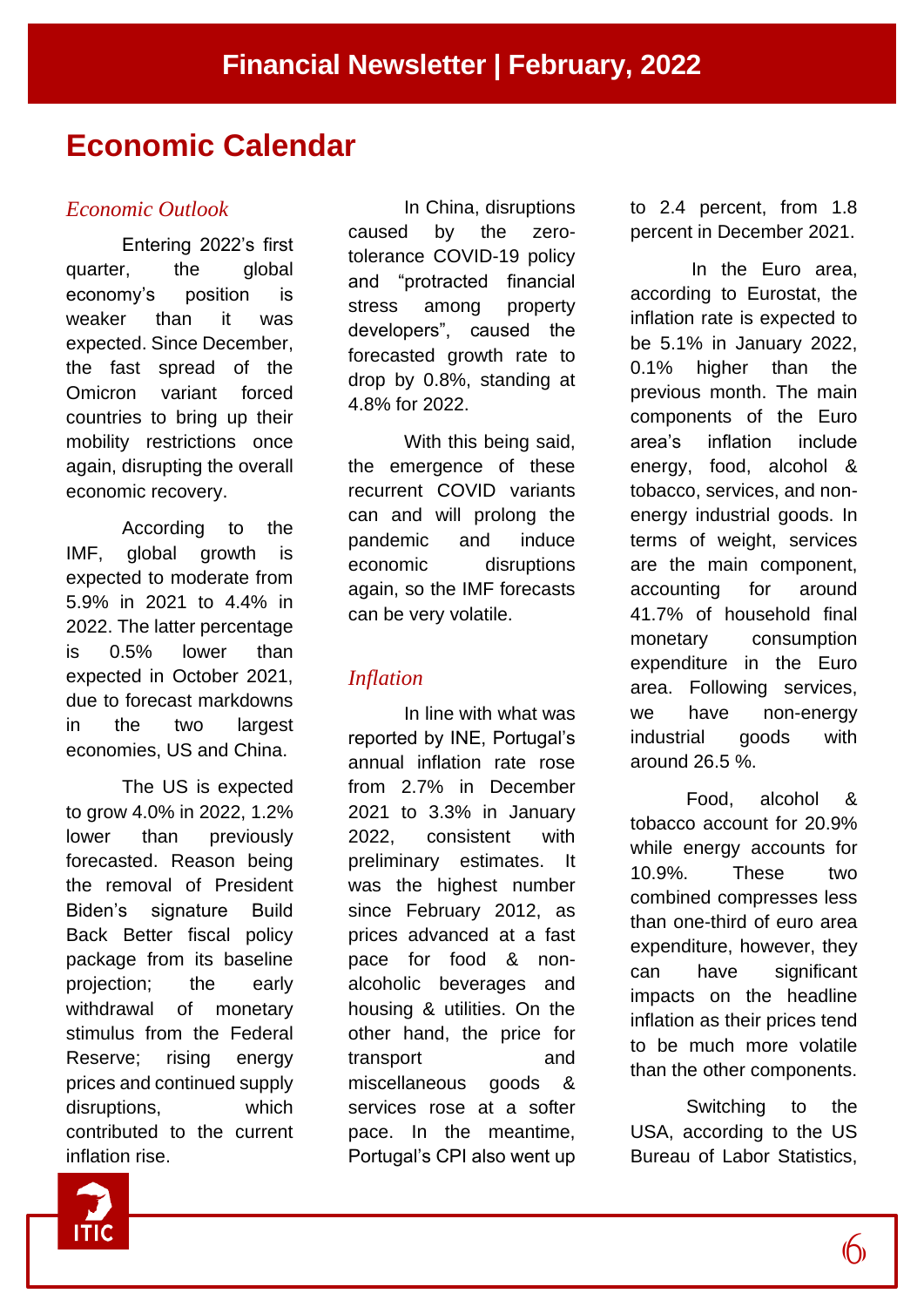the country's annual inflation rate increased to 7.5% in January of 2022, the highest since February 1982 and slightly above market forecasts (7.3%), due to increasing energy costs, labor shortages, and supply disruptions along with high demand.

The biggest contributor would be energy with an inflation rate of 27% with gasoline prices surging 40%. Inflation also accelerated mainly for shelter, food, vehicles, and medical care services. The CPI in the US, which excludes energy and food categories, rose 6%, the most since August of 1982.

## *Labor Market*

As reported by Eurostat, in the Euro area, the unemployment rate fell to a record low of 7% in December 2021, slightly below market forecasts of 7.1% as the demand for labor continues to improve during the recovery of the economy. It was estimated that around 11.481 million people were unemployed in December 2021, 210 thousand down compared to the previous month. Youth unemployment also went down by 78 thousand,

decreasing the rate down to 14.9% (0.5% less than November). Amidst the largest economies in the Eurozone, declines in the unemployment rate were seen in Spain (from 13.4% down to 13%), Italy (from 9.1% to 9%), and France (from 7.5% to 7.4%), while it remained steady in Germany at 3.2%.

Going over to the US labor market, the total nonfarm payroll employment rose by 467,000 in January, and the unemployment rate suffered light to change at 4.0 percent, according to the U.S. Bureau of Labor Statistics. Employment growth continued in leisure and hospitality, professional and business services, retail trade, and transportation and warehousing.

## *Central Bank Decisions*

Staring in Europe, the Governing Council confirmed the decisions taken at its monetary policy meeting in December 2021.

With the goal of improving the macroeconomic and financial conditions, the ECB is conducting net asset purchases under the Pandemic Emergency Purchase Program (PEPP) at a slower pace than in the previous quarter, and at the end of March 2022, it will discontinue net asset purchases under the same program.

To follow through with the reduction of asset purchases decided in December 2021, monthly net purchases under the Asset Purchase Program (APP) will amount to  $€40$ billion in the second quarter of 2022 and €30 billion in the third quarter. The Governing Council expects net purchases to end shortly before it starts raising the key ECB interest rates.

About the key ECB interest rates, they will remain the same as previous levels, 0% on the main refinancing operations, 0.25% on the marginal lending facility, and 0.50% on the deposit facility.

Going over to the US, the Federal Reserve indicated it could soon raise interest rates as part of a broader tightening of historically easy monetary policy.

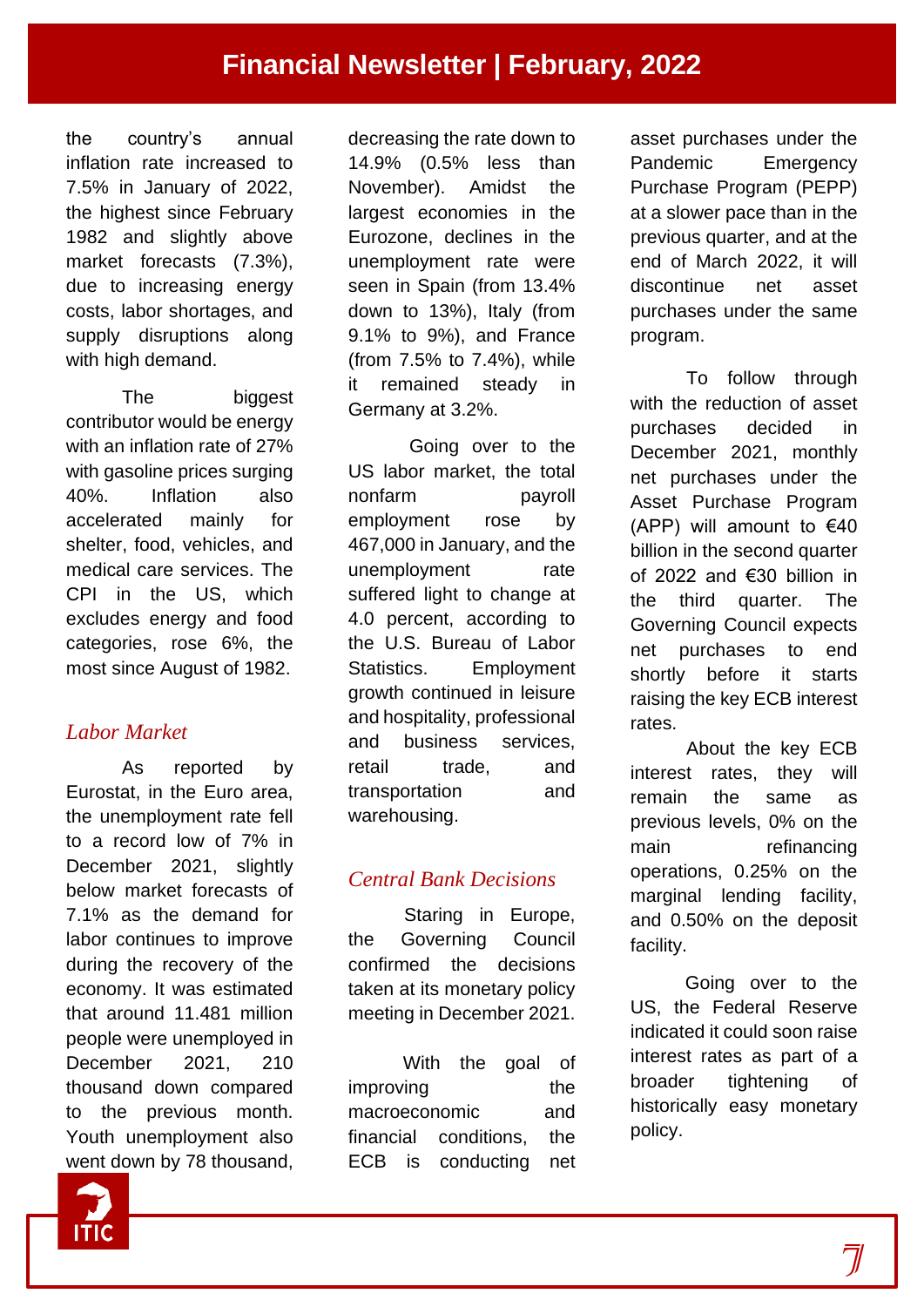# **Financial Newsletter | February, 2022**

According to the FED, the unemployment rate stood at 4.0% in January, the inflation rate increased by 0.5%, standing at 7.5% and the

interest rate remained unchanged at 0.25%.

Aside from that, they will be maintaining the interest rate paid on reserve balances at 0.15%.

*Sources: FED, ECB, U.S. Bureau of Labor Statistics, Eurostat, INE, Trading Economics, BBC, IMF, CNBC*

# **Investment Banking**

### *M&A Deal of the Month: FTX and Liquid*

On the 2nd day of February, the Chinese cryptocurrency exchange FTX, which is owned by billionaire Sam Bankman-Fried, announced they are acquiring its Japanese Rival, Liquid, for an amount that has yet to be disclosed.

On the first Wednesday of the month, FTX disclosed they had reached an agreement to buy Liquid and, consequently, all of its subsidiaries, which include Quoine Corporation, the first-ever registered crypto exchange in Japan, and its Singapore-based unit. This deal is said to be settled by the time March ends, as it is dependent on shareholder and regulatory approval.

According to a statement made by Liquid, after its acquisition by FTX, Quoine will progressively fuse with FTX's services and products. Meanwhile, FTX's already existing Japanese customers will be moved to Quoine's platform. Furthermore, they also said that following this acquisition, FTX had also agreed to a deal to provide its existing Japanese customers with services that match Japan's law.

This news follows FTX's earlier announcement that it had earned \$400 million at a \$32 billion valuation. The Chinese cryptocurrency giant is advancing rapidly in the Asian market as the competition in this region intensifies.

Having been founded in 2014. Liquid is now one of the biggest

crypto exchanges, volume speaking, with almost \$72 million in daily trading volumes. Its services include spot trading in cryptos like Bitcoin, XRP, and Ether and some financial derivatives. Last year, the company suffered a sizable cyber-attack that allowed the criminals to steal more than \$90 million. However, after the hack, it borrowed \$120 million in debt financing from FTX, to strengthen its capital position, which would then lead to further collaborative opportunities. Meanwhile, last week, U. S's FTX division declared they had made \$400 million with its external fundraising, which valued the company at \$8 billion.

**Sources: Bloomberg, CNBC, CoinDesk**

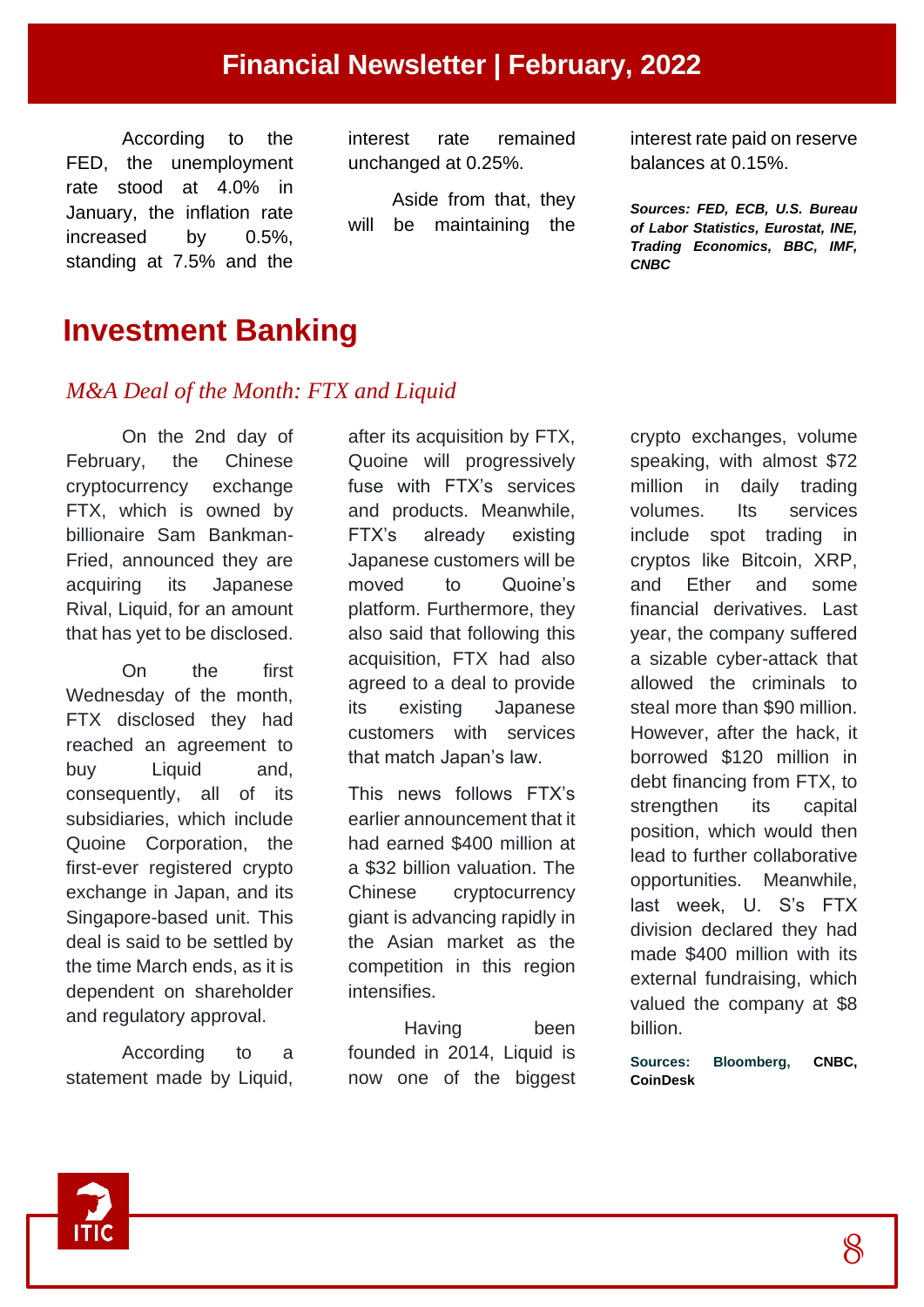## *Initial Public Offering:Meihua International Medical Technologies Co.*

In February, most of the IPOs that we´re priced in were mainly blank checks and holding companies.

It is certainly not often that Chinese companies are listed on the US Stock Exchange. After Didi Global went public on the NYSE, the Chinese government deliberately targeted it for a cybersecurity review, forcing the company to be delisted from the NYSE and listed on the Hong Kong Stock exchange. With this, and with IPO´s rhythm slowing down in the USA, not many Chinese companies were interested in having a public offering on US soil.

However, that's not the case with the Chinese company Meihua International Medical Technologies Co. The company made its Initial Public Offering on the 16th of February, under the ticker MHUA on the Nasdaq Global Market.

Meihua is a medical device maker that specializes in the medical field and has the mission of "becoming a world-leading manufacturer of medical

consumables with high quality." Having its subsidiaries in China, the company provides Class I, II, and III disposable medical items. These classes are defined by the Chinese medical regulators and coincide with the FDA's approach as well, making it simpler to be in these two different markets. Some of the exact products that this company sells and manufactures are infusion pumps, kits for anesthesia puncture, and urethral catheterization. The company sells and exports these products to North America, Europe, Asia, Oceania, South America, and Africa.

As it is seen on the company's financial statements, the company is indeed profitable, with revenue of above \$48M and a net income of approximately \$9M (for the six months ended in June 2021). The Net Income suffered a decrease of 11% when compared to the previous year. On the balance sheet, the total number of assets is around \$118M, the liabilities are \$24M, and the stockholder's equity is

\$95M. This shows that Meihua is a company with a smaller debt percentage in its financing. The company currently has 629 employees.

The total number of shares outstanding accounts for 25,000,000 and the number of shares offered to the public was 3,600,000, at the price of \$10.00 each. Initially, the company had planned on selling 5M of shares, downsizing this number on the IPO day. The total offer amount was \$36,000,000.

On the first trading day, the stock closed 29.2% higher at \$12.92. However, at the time of writing, the share price was about 8\$. Throughout the first 3 days of the company's presence on the equity markets, the share price has fluctuated between \$7.02 and \$14.80.

As it is stated in the filing, the company's offering was directed by Prime Number Capital LLC, Shengang Securities Co, Revere Securities LLC, and RF Lafferty & Co. and the total offering expense was \$1,207,455.00

It Is important to state that the company had

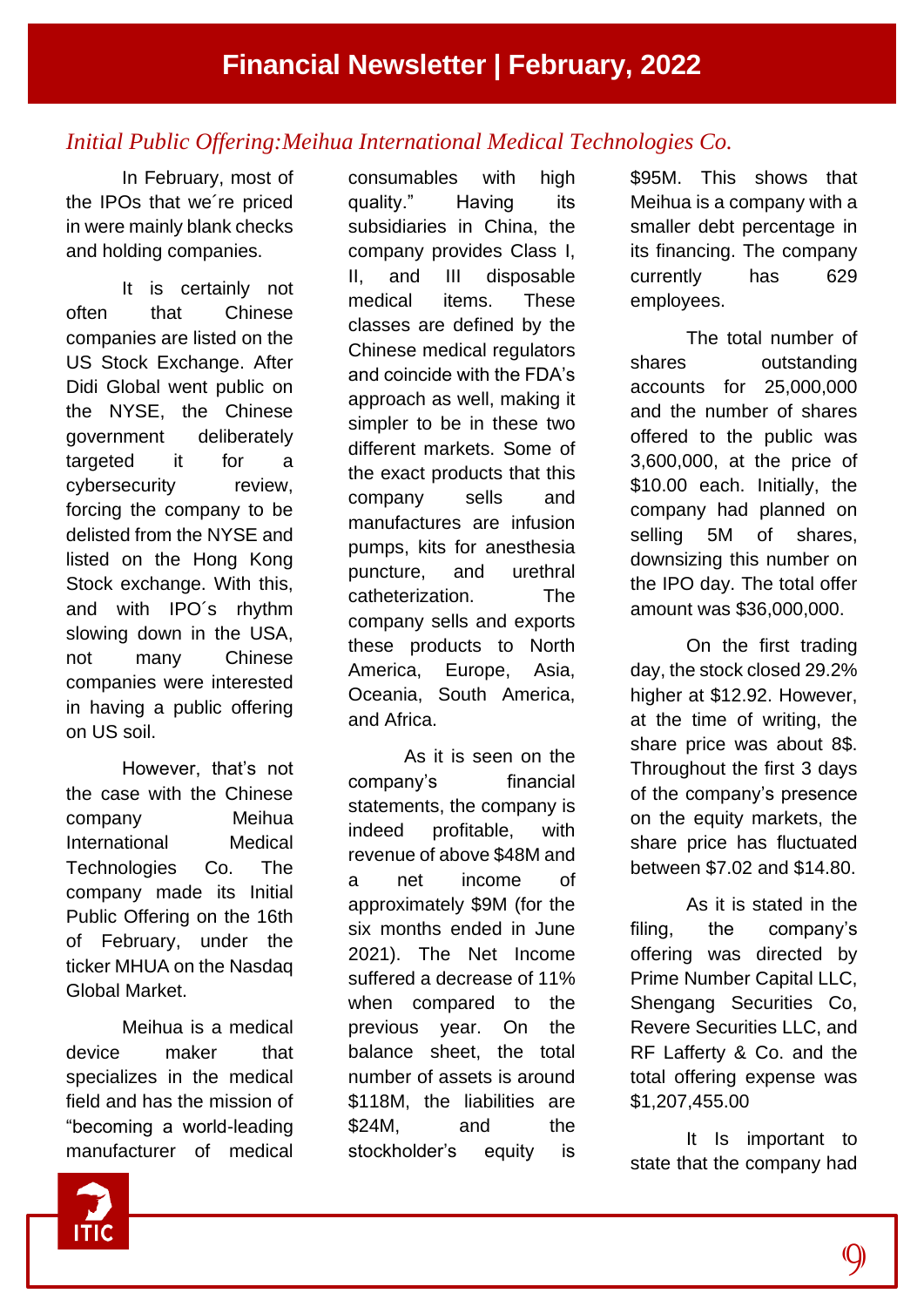originally filed with the SEC in August 2021, and then it had to revise the filing, to include information that the

Chinese government could pressure them because of the international offering.

**Source: NASDAQ; YAHOO FINANCE; Market Watch; The Edge Markets**

# **Hot Topic**

## *Russia and Ukraine Growing Tension*

The constant fear of Russian's invasion of Ukraine is felt not only by locals but also by investors. Financial markets have been feeling this pressure, showing a proportional behavior with the news headlines.

After Moscow, which allegedly denies the possible invasion, claimed it was going to take out some of the troops from the Ukraine border, stocks reacted positively. However, days later when instead of pulling back the troops Russia added more, stocks reacted negatively.

For the second week in a row, U.S. stocks suffered significant losses. Dow Jones Industrial Average (DJIA) dropped 1.9%, S&P 500 (SPX) lost 1.6% and Nasdaq Composite (COMP) declined 1.8%. During this period of geopolitical uncertainty, it is possible to observe the investors'

desire to seek out assets perceived as havens and explain the lift in gold GC00, which increased 1.88%. This reduction of exposure to risky assets can also be explained by the decrease in volatility. According to Cboe Volatility Index, it fell 1.4% and although this is preferable on a down day, this value does not appeal to investors.

Nevertheless, oil failed to get a boost from Ukraine tensions, instead, a streak of eight weekly gains ended, showing a decline of more than 2% to \$91.07 a barrel, due to prospects of a revived Iran nuclear agreement, that could ultimately raise U.S. sanctions on the country's crude exports.

Although Biden stated that U.S. troops will not be deployed to Ukraine, it was made clear that severe sanctions against Moscow would be applied in case of an invasion,

including the blockage of energy sales as a counteract to Russia's militant action. Since oil prices already increased significantly due to supply concerns and rising inflation, further tension could implicate another increase in prices, perhaps even surpassing the \$125 per barrel, which will negatively impact not only the U.S. economy but also, the global one.

Even with such a negative scenario, an optimistic situation of a diplomatic resolution is hoped for, creating an advantageous outcome that would ultimately return oil prices closer to the final year target of \$80 per barrel, meaning a reduction of the geopolitical risk premium in oil prices.

Besides crude oil, Russia plays the role of key supplier of natural gas to Western Europe and thus Russia could raise prices in

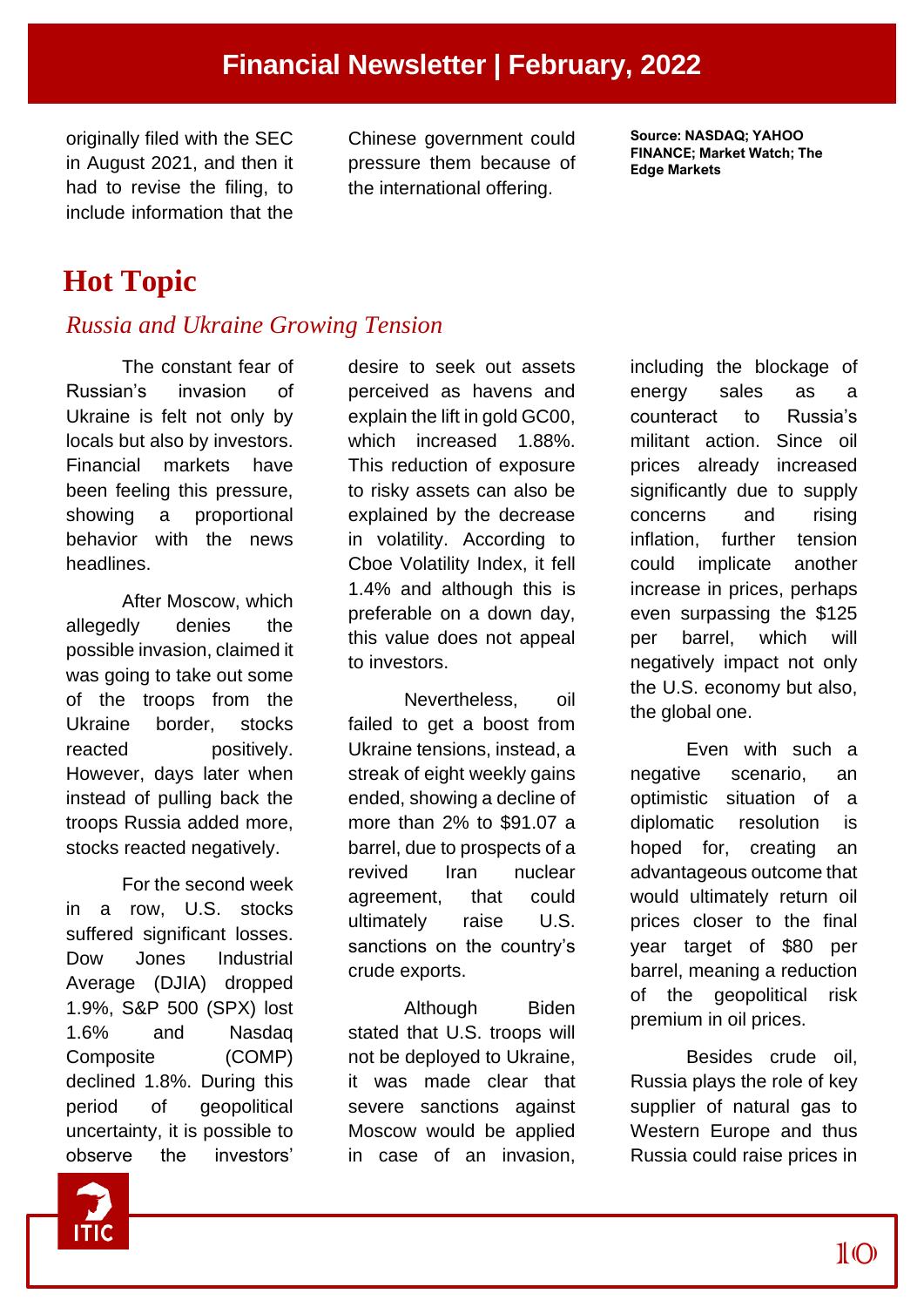the region. A Russian invasion would increase volatility around financial markets by spiking energy prices in Europe and across the world.

As mentioned before, Russian energy sanctions are currently being considered as an option if the invasion does happen. European Commission President Ursula von der Leyen considers the imposition of sanctions on Russian gas giant Gazprom "on the table". Europe presents a non-sustainable dependency on this company, importing around 40% of its gas supply from there and thus new

alternatives must be found. According to the European Commission President, it can be assured that in case of dissociation with Russian gas, it will be possible to make it through the winter with the supply from others.

However, since Italy is one of the major importers of Russian gas in the EU, Italian Prime Minister Mario Draghi disagrees that possible sanctions against Russia should include energy imports, but the Italian Prime Minister was reassured that there was the necessary amount of gas from another supplier even for Italy.

Energy exports to Europe represent a significant amount of Russia's budget and the current reduction of the energy dependency on Russia is a very negative situation for the country's economic situation. Also, if this dependency reduction continues to increase successfully, Russia will no longer be able to use gas as a political tool and therefore, lose its power over Europe and eventually suffer from the effects of the dissociation of Europe from its gas supply.

**Source: Yahoo Finance, CNBC.**